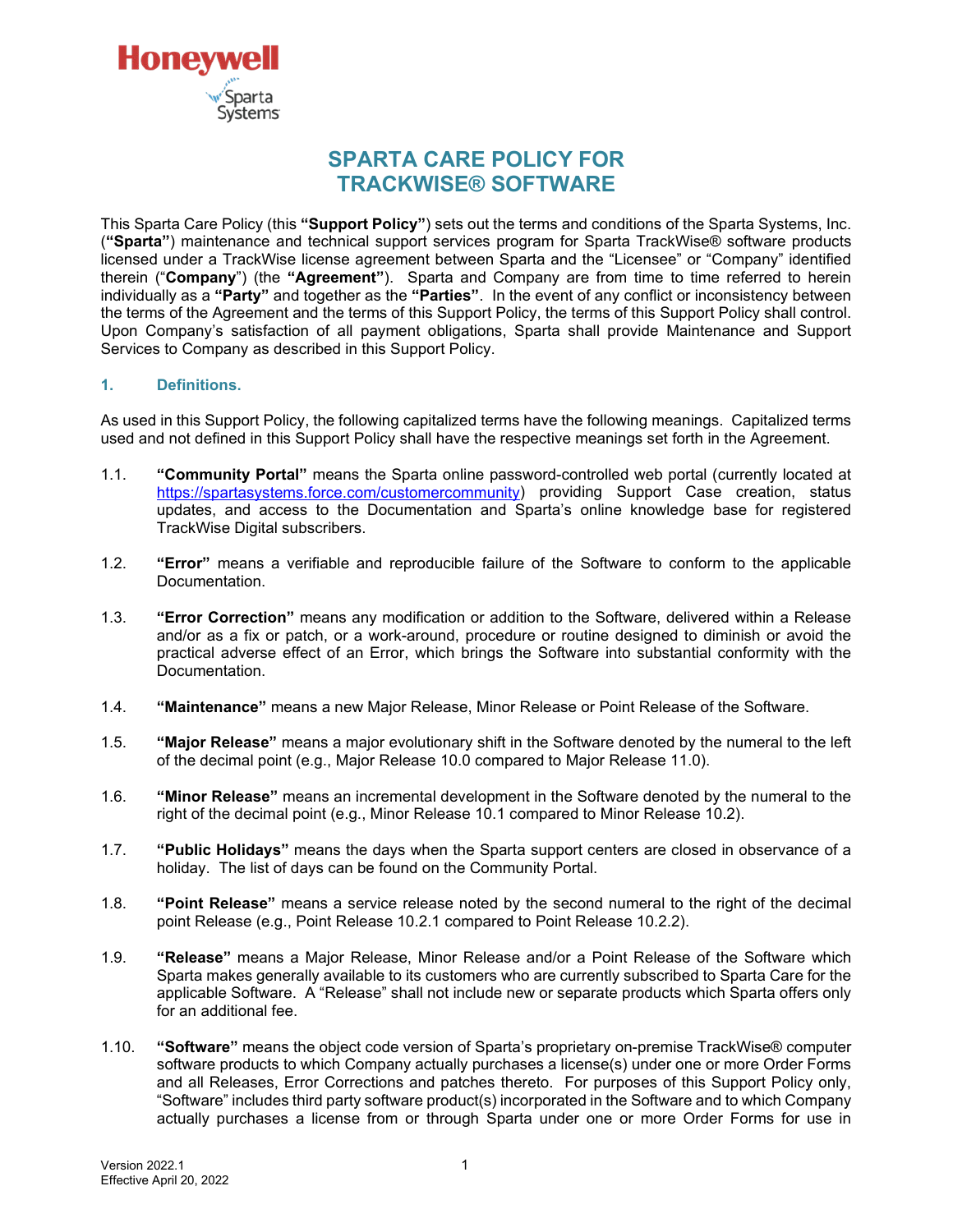

conjunction with the Software ("**Third Party Software**"); provided, that the terms and conditions of support and maintenance for Third Party Software may be subject to terms and conditions established by the applicable licensor.

- 1.11. **"Sparta Care"** means the Maintenance and Support Services set forth in this Support Policy (except that for any Post-Mainstream Technical Support term purchased by Company pursuant to Section 4.4 below, Sparta Care means only Post-Mainstream Technical Support as defined in that Section, notwithstanding anything to the contrary).
- 1.12. **"Support Case"** means a single reproducible issue or reproducible problem with the Software as classified pursuant to Section 3.1 below.
- 1.13. **"Support Services"** means the technical support services for the Software set forth in this Support Policy.
- 1.14. **"Supported Contact(s)"** means the contact(s) identified by Company to be its authorized representative(s) who will work directly with Sparta support staff.
- **2. Support Services Coverage and Hours.**

| <b>Support Services Hours and Number of Supported Contacts</b> |                                                                                                                                                                                                                 |  |
|----------------------------------------------------------------|-----------------------------------------------------------------------------------------------------------------------------------------------------------------------------------------------------------------|--|
| Hours of Operation                                             | 24 hours per day on Business Days, local time based on Company's                                                                                                                                                |  |
| ("Business Hours")                                             | location                                                                                                                                                                                                        |  |
| Days of Operation                                              | Monday – Friday (excluding Public Holidays) local time based on                                                                                                                                                 |  |
| ("Business Days")*                                             | Company's location                                                                                                                                                                                              |  |
| Supported Contacts per<br>Application / Database<br>Instance   | Two (2) Supported Contacts for the first 200 Concurrent Users<br>One (1) additional Supported Contact per each additional 200<br><b>Concurrent Users</b><br>Subject to a maximum of five (5) Supported Contacts |  |

**\*Requests for Support Services outside the relevant Business Days will be responded to within the applicable maximum initial response time listed in the table in Section 3.1 below, calculated starting at the beginning of the following Business Day.**

- 2.1. During each Sparta Care term: (a) Company may receive off-site Support Services during Business Hours through the dedicated telephone number, email address or web based customer portal identified in Section 2.3; and (b) should Sparta make new Releases generally available, Sparta will make such Releases available to Company without any additional fees. Company is responsible for the installation of any Release.
- 2.2. Consulting Services are out-of-scope. If Company requires services not included in this Support Policy, such as technical account management, configuration, training or installation, such services must be purchased by Company pursuant to a separate mutually signed Statement of Work setting forth the Consulting Services to be performed by Sparta and the corresponding Fees to be paid by Company.
- 2.3. Support Cases must be reported to Sparta via the Community Portal or the dedicated Sparta Support Services telephone number or email address set forth below.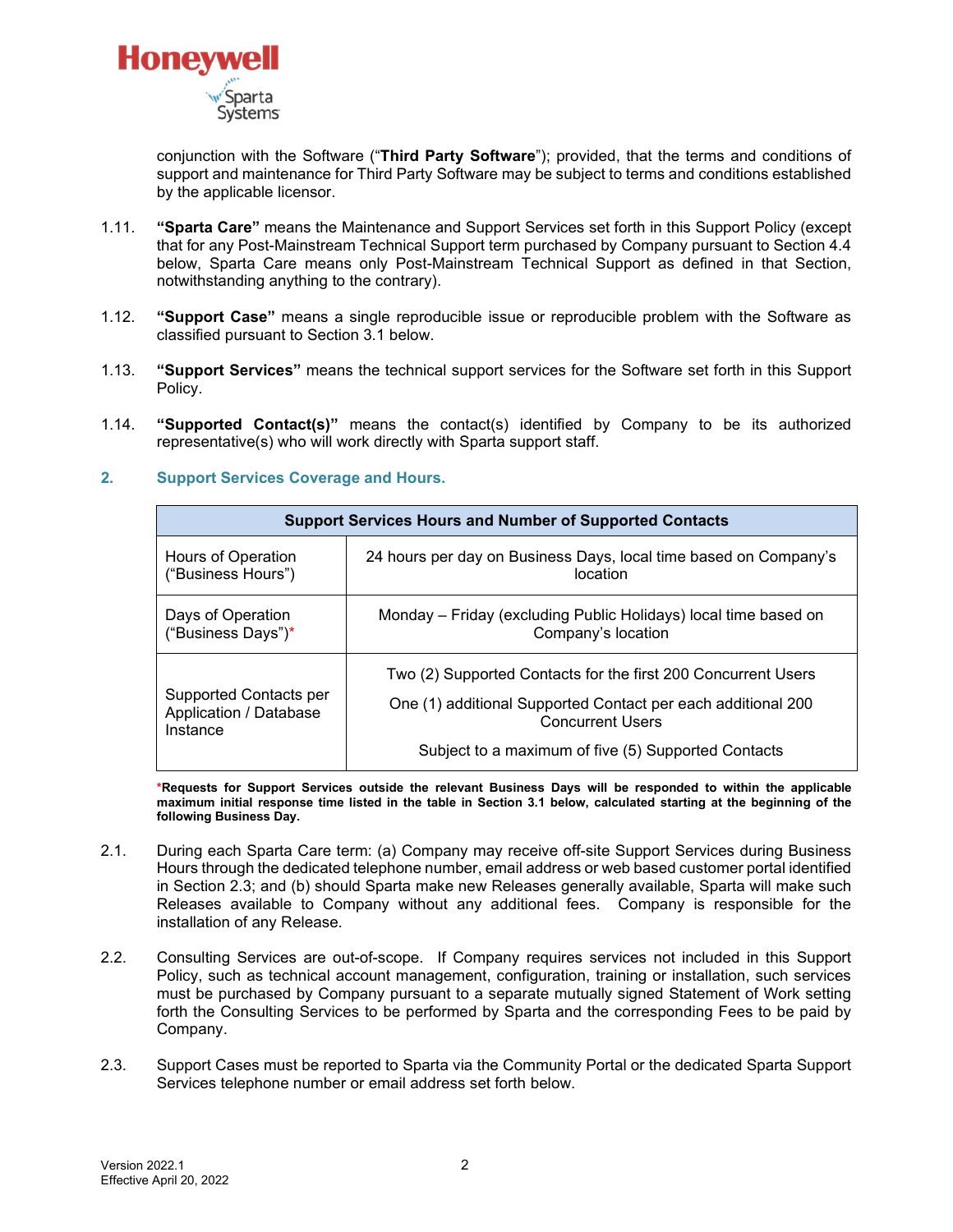

 $spartacare@spartasystems.com$ 

#### **Customer Support e-mail: Local Telephone Numbers:**

| Europe            | +44 800-098-8533      |
|-------------------|-----------------------|
| India             | + 91 800-100-4366     |
| North America     | $+ 1800 - 910 - 8305$ |
| Inside Japan only | + 81 800-888-8305     |

#### **3. Response Times and Escalation.**

3.1. Sparta will respond to a properly reported Support Case within the applicable maximum initial response time(s) set forth below. Sparta will determine the severity level of any Support Case in its reasonable discretion.

| <b>Support</b><br>Case<br><b>Severity</b><br>Level | <b>Maximum Initial</b><br><b>Response Time</b> | <b>Severity Level Description</b>                                                                                                                                                                          |
|----------------------------------------------------|------------------------------------------------|------------------------------------------------------------------------------------------------------------------------------------------------------------------------------------------------------------|
| Severity 1                                         | Within two (2) hours<br>during Business Days   | The Software is completely inoperable to all Users, with no<br>workaround available.                                                                                                                       |
| Severity 2                                         | Within four (4) hours<br>during Business Days  | Major functionality is impacted or significant performance<br>degradation is experienced. Issue is persistent and affects<br>many Users and/or major functionality. No reasonable<br>workaround available. |
| Severity 3                                         | Within one (1) Business<br>Day                 | Software performance issue or bug affecting some but not all<br>Users. Short-term workaround is available, but not scalable.                                                                               |
| Severity 4                                         | Within two (2) Business<br>Days                | An inquiry not related to an Error, such as requests for<br>Documentation or media; information on application capabilities,<br>navigation or configuration; or other administrative matters.              |

- 3.2. For purposes of escalation of a Support Case, all incoming Support Cases are first received by a tier 1 Sparta support engineer who will first classify the severity level and escalate to a tier 2 Sparta support engineer if the tier 1 support engineer is unable to resolve the Support Case. If a Support Case is not able to be resolved by a tier 2 support engineer, the Support Case will then be escalated to Sparta support management. Support Cases which are unable to be resolved by Sparta support management will then be escalated to Sparta research and development management.
- 3.3. Sparta will use commercially reasonable efforts to resolve Support Cases as soon as reasonably practicable. A Support Case is resolved upon the earliest of the following: (a) the issue or problem is resolved; (b) if the issue or problem is the result of an Error, the provision of an Error Correction; (c) Sparta provides an alternative solution; (d) Sparta confirms that the issue or problem is not due to an Error or technical problem in the Software; (e) Sparta confirms that the issue or problem is due to an interoperability issue with, or any functionality of, third-party software (other than Third Party Software); (f) if the Support Case is attributable to Third Party Software, Sparta logs a support request with the provider of such Third Party Software; (g) the Supported Contact requests that Sparta close the Support Case; or (h) the Support Case has been left open for three (3) consecutive Business Days, during which period Sparta has not received a response from the Supported Contact.
- 3.4. Notwithstanding anything to the contrary, Sparta will have no obligation to provide Support Services in connection with a Support Case or operational disruption caused by: (a) use of the Software with software or hardware not designed for use with the operating systems as identified in the Documentation; (b) use of the Software with software or hardware that does not satisfy the minimum Software system requirements as identified in the Documentation; (c) changes, modifications or alterations to the Software or any database not made by Sparta; (d) Company's installation, implementation, use, operation or configuration of the Software other than in accordance with the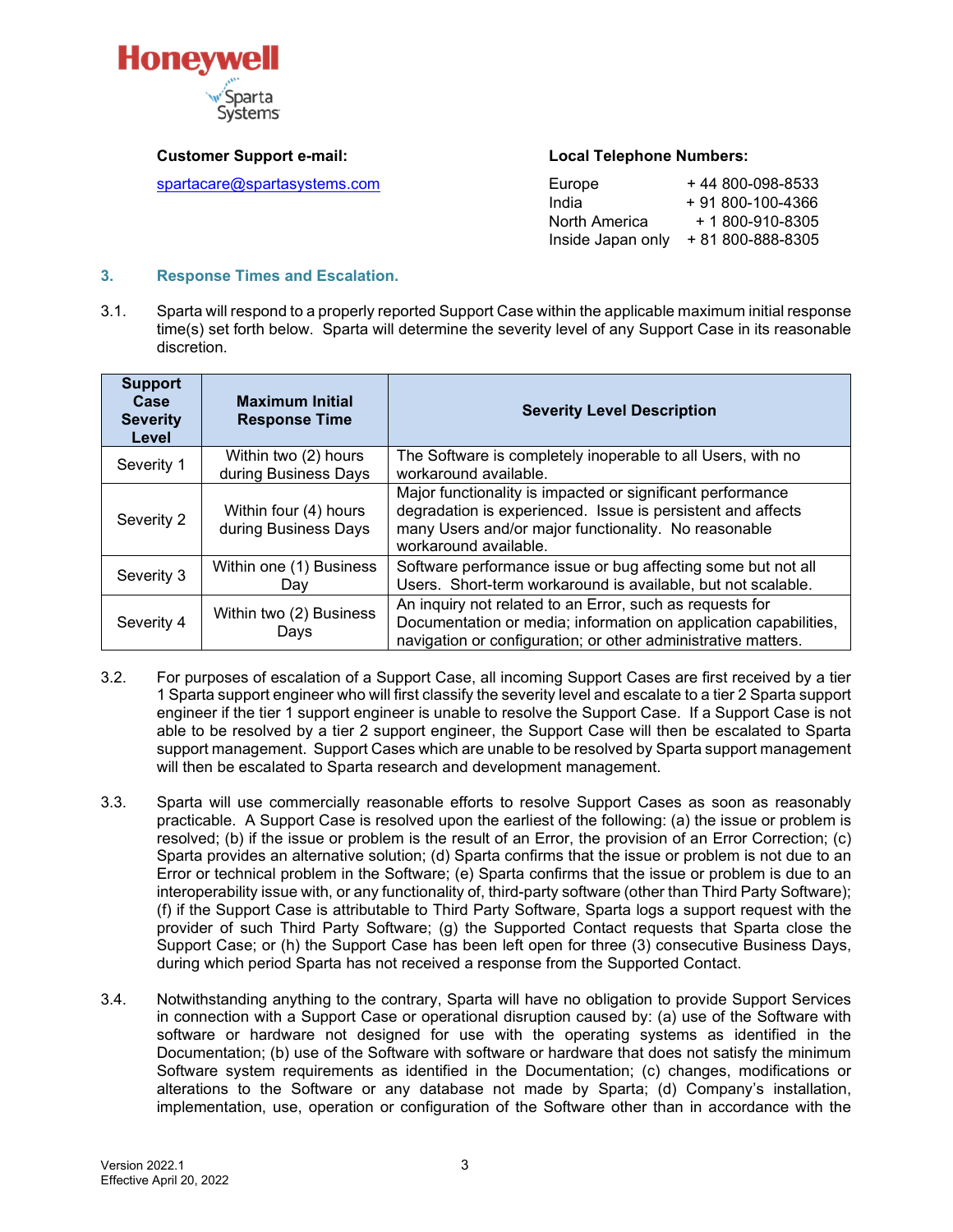

Documentation and the Agreement; (e) failure to install or implement, or follow Sparta's instructions for installing or implementing, Releases, Error Corrections or patches; or (e) any action or inaction on the part of Company or any User that is not in accordance with the Agreement and the Documentation.

- 3.5. The Support Services shall not include: (a) IT infrastructure management; (b) database administration, optimization, tuning and/or management; and/or (c) unsupported integration with third party software.
- 3.6. If Sparta determines that a reported issue is not an actual Error but rather a lack of desired features or a request for Consulting Services, the request will be channeled to the appropriate Sparta team and, if necessary, an appropriate SOW or other contractual document will be generated.

### **4. Sparta Care Terms & Supported Releases.**

- 4.1. General. Sparta Care is provided on an Application / Database Instance-by-Application / Database Instance basis and all Software (including all associated User licenses) relating to such Instance. If Company has not purchased Sparta Care for a particular Instance(s), then this Support Policy shall not apply to, and no Maintenance or Support Services shall be used or provided for, such Instance(s).
- 4.2. Sparta Care Term and Renewal. Subject to Company's payment of the applicable annual Sparta Care Fees, the initial Sparta Care term shall be for a 12-month period beginning on the Delivery Date of the applicable Software (except as otherwise provided in the Order Form or applicable invoice), and (unless otherwise expressly provided in the Agreement or Order Form, or as otherwise provided in Section 4.4 below with respect to Post-Mainstream Technical Support) shall renew for subsequent 12 month periods unless Company notifies Sparta at least 30 days prior to the last day of the then-current Sparta Care term of its intent not to renew Sparta Care on all Software (including all User licenses) associated with a particular Application / Database Instance. Following a lapse in coverage, Company may reinstate Sparta Care by paying all Sparta Care Fees for the period of time such Software was not under support, at Sparta's then-current rates at the time of reinstatement. Reinstatement of lapsed Sparta Care (including, without limitation, whether due to non-payment or non-renewal by Company) will be at Sparta's sole discretion.
- 4.3. Mainstream Support Services Period. As part of Sparta Care, and subject to Company's payment of the applicable annual Sparta Care Fees, Sparta will provide Maintenance and Support Services for a Release (as identified by specific version number) for a period of three years beginning on the date that Sparta makes the specific Release generally available to its customers who are then subscribed to Sparta Care for the applicable Software (the "**Mainstream Period**").
- 4.4 Post-Mainstream Technical Support. Post-Mainstream Technical Support (defined below) is available for a Release (as identified by specific version number) for the Release Post-Mainstream Period (defined below). Each Post-Mainstream Technical Support term is one year and does not automatically renew. In order to receive Post-Mainstream Technical Support for a specific Release, Company must purchase it annually in advance, in accordance with the Agreement.

The annual Fee for Post-Mainstream Technical Support shall be (a) for the first year of Post-Mainstream Technical Support, at a rate equal to the Mainstream Support Services Fee Rate plus 3% and (b) for each Post-Mainstream Technical Support renewal term, at a rate equal to the Mainstream Support Services Fee Rate plus 5%. "**Mainstream Support Services Fee Rate**" means the Support Services Fee rate for the applicable Software (including the applicable Third Party Software) for the last year of the Mainstream Period.

"**Post-Mainstream Technical Support**" means the provision by Sparta to Company of assistance with technical issues or concerns relating to the applicable Release. Notwithstanding anything to the contrary, Post-Mainstream Technical Support excludes Maintenance and Error Corrections, provided that during each Post-Mainstream Technical Support term (a) Company may upgrade to the most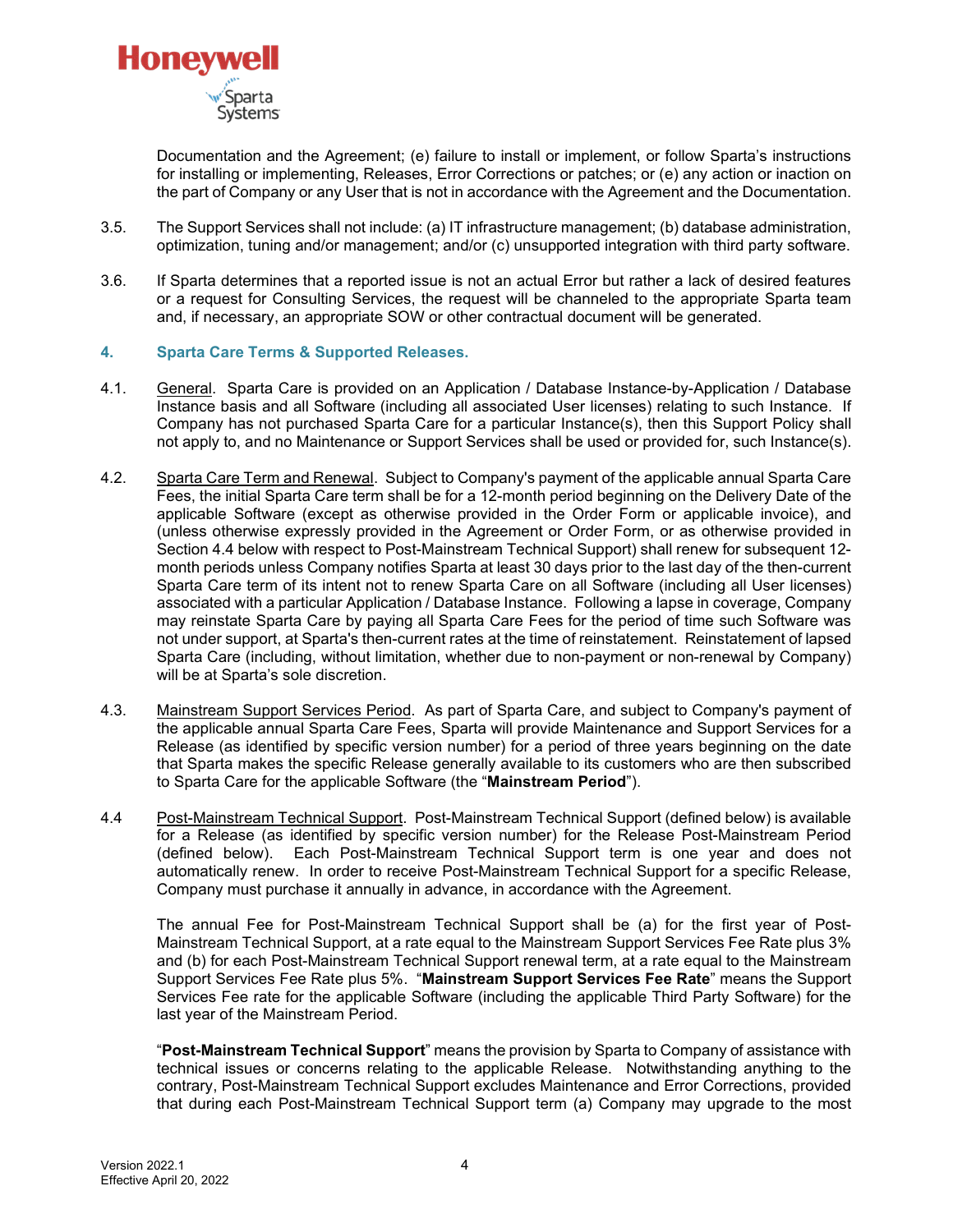

recent Point Release at no additional charge and (b)Sparta may, but shall not be obligated to, provide patches to Company for the applicable Release.

"**Release Post-Mainstream Period**" means, with respect to a specific Release, the period of time that Sparta makes Post-Mainstream Technical Support for such Release generally available for purchase by its customers.

## **5. Company's Obligations.**

- 5.1. Company shall cooperate fully with Sparta in the diagnosis, analysis and resolution of any Support Case. Subscriber must make reasonable efforts to resolve an issue before reporting it to Sparta (e.g., by eliminating the possibility of issues in Subscriber's internet connectivity). Sparta must be able to reproduce errors in order to resolve them. Subscriber shall promptly implement Error Corrections and other patches provided by Sparta.
- 5.2. All information provided by Company or to which Sparta has access as part of a Support Case shall be subject to the applicable confidentiality provisions between the Parties. However, if Company submits information to Sparta that Company does not want Sparta to receive in legible or other discernable format, Company is solely responsible for taking the steps it considers necessary to protect such information, including obfuscating data or otherwise guarding such information prior to sending it to Sparta.
- 5.3. Sparta will provide Maintenance and Support Services only to Company (directly or via an authorized Sparta reseller) and/or Company's third-party contractor or service provider authorized by Company to obtain such services on behalf of Company. Sparta's provision of Maintenance and Support Services shall be provided only through a Supported Contact. Company is solely responsible for communicating and updating all changes to the Supported Contact list to Sparta. Only a Supported Contact may report a Support Case. The Supported Contact shall have the practical, technical knowledge and skill required to administer the Software. Sparta reserves the right, at Sparta's sole discretion and at Company's expense, based on historical Support Case metrics, to request Supported Contacts to successfully pass the TrackWise Accreditation exam or complete the TrackWise Core Competency Suite training; or, in order to bypass the TrackWise Accreditation exam and TrackWise Core Competency Suite training, Company may engage in Sparta's Technical Account Management program pursuant to a separate mutually signed Statement of Work setting forth the Technical Account Management Services to be performed by Sparta and the corresponding Fees to be paid by Company. The Supported Contact shall also: (a) serve as the internal contact for Company's authorized Users of the Software and coordinate communications within the Company environment; (b) maintain records on behalf of Company for Maintenance and Support Services; (c) serve as the contact(s) with Sparta on all matters relating to Maintenance and Support Services; (d) be responsible for timely providing information and support, as requested by Sparta, to assist in the diagnosis, analysis and resolution of Support Cases; (e) have, maintain and create new Support Cases through a valid email address issued by Company; (f) provide direct support to Company's authorized third-party User(s) who have been granted the right to access and use the Software by and on behalf of Company; and (g) inform Sparta when new Releases, Error Corrections or patches have been applied. All Support Services shall be provided in the English language only.
- 5.4. When reporting Support Cases, Company must provide Sparta with the information listed below:
	- **Company's ID number**
	- Release number of Software in use
	- A detailed description of the issue
	- Environment(s) affected
	- All investigation steps performed
	- All supporting documentation (e.g., log files, screen shots of errors, display issue, etc.)
	- **Existing defect number (if applicable)**